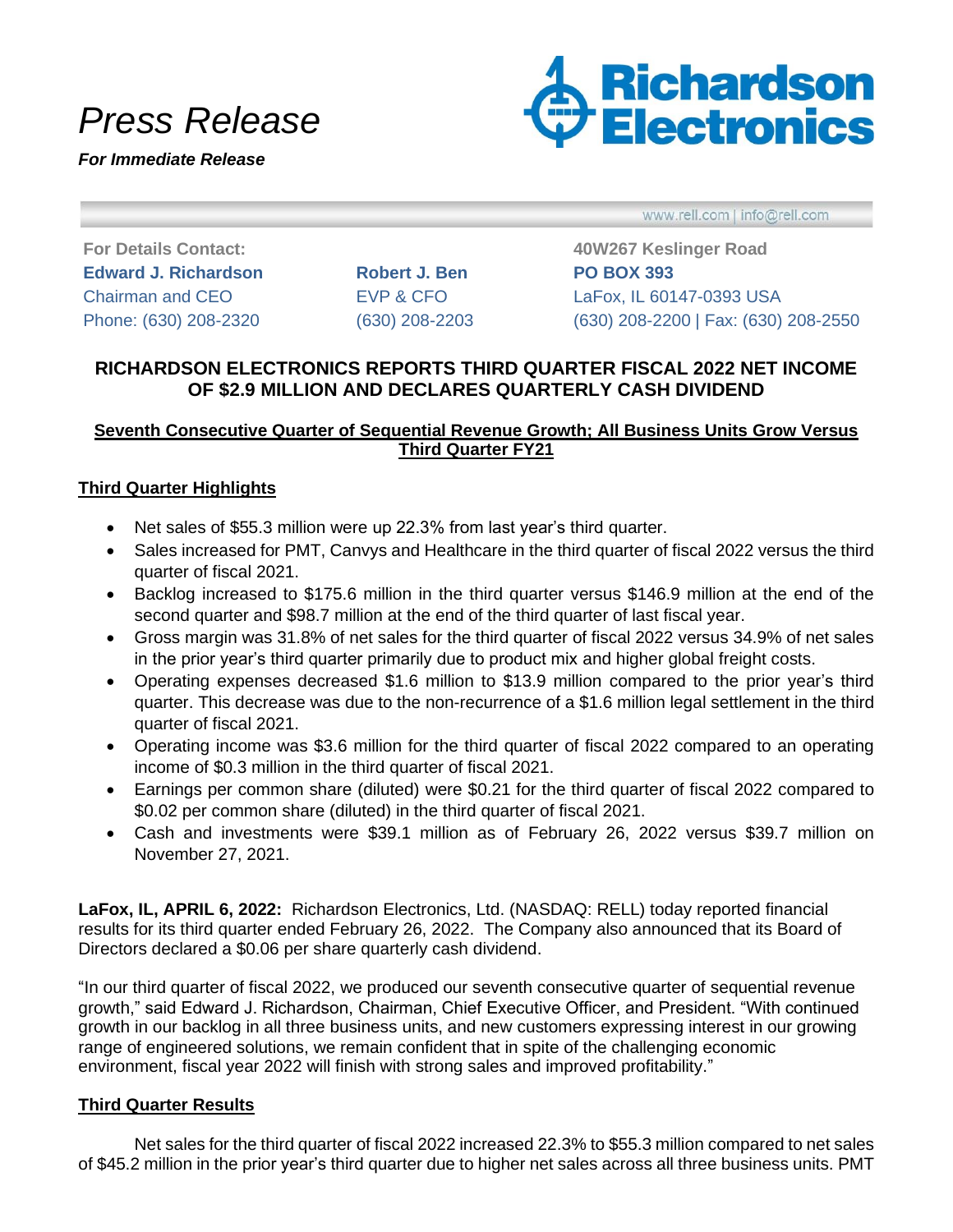sales increased \$8.8 million or 25.0% from last year's third quarter. Demand within PMT was driven by strong growth from new Power and Microwave Technology partners for various applications including Power Management and 5G infrastructure, as well as increasing shipments of our patented ULTRA3000. In addition, sales for several electron tube product lines, including semiconductor wafer fabrication, increased from the third quarter of fiscal 2021. Canvys sales increased by \$1.1 million or 15.0% due to strong customer demand in North America and Europe. Richardson Healthcare sales increased \$0.2 million or 7.4% primarily due to an increase in parts sales and an increase in demand for the ALTA750 $TM$ Tubes.

Gross margin was 31.8% of net sales during the third quarter of fiscal 2022 compared to 34.9% of net sales during the third quarter of fiscal 2021. PMT margin decreased to 32.2% from 34.9% primarily due to product mix. Canvys margin as a percent of net sales decreased to 32.2% from 35.2% because of higher global freight costs. Healthcare gross margin was 25.1% in the third quarter of fiscal 2022 compared to 33.0% in the prior year's third quarter due to an increase in component scrap expense and rising freight costs.

Operating expenses were \$13.9 million compared to \$15.5 million in the third quarter of fiscal 2021. The decrease in operating expenses resulted from the non-recurrence of a \$1.6 million legal settlement in the third quarter of fiscal 2021. In addition, lower legal fees were offset by higher employee compensation expenses.

The Company reported operating income of \$3.6 million for the third quarter of fiscal 2022 compared to an operating income of \$0.3 million in the prior year's third quarter. Other expenses for the third quarter of fiscal 2022, including interest income and foreign exchange, were \$0.1 million, compared to other expenses of less than \$0.1 million in the third quarter of fiscal 2021.

The income tax provision of \$0.6 million for the third quarter of fiscal 2022 reflected a provision for foreign income taxes and the offset of a U.S. tax provision against the valuation allowance. In addition, state income taxes for Illinois increased due to the suspension of net operating loss carryforwards ("NOLs") until the end of fiscal 2023. Net income for the third quarter of fiscal 2022 was \$2.9 million compared to net income of \$0.2 million in the third quarter of fiscal 2021. Earnings per common share (diluted) were \$0.21 in the third quarter of fiscal 2022 compared to \$0.02 per common share (diluted) in the third quarter of fiscal 2021.

Cash and investments at the end of the third quarter of fiscal 2022 were \$39.1 million compared to \$39.7 million at the end of the second quarter of fiscal 2022 and \$47.4 million at the end of the third quarter of fiscal 2021. The Company continues to invest in inventory and working capital to support its growth initiatives as well as, \$0.6 million during the quarter on capital expenditures primarily related to its Healthcare and manufacturing businesses as well as its IT System, versus \$0.6 million during the third quarter of fiscal 2021.

### **FINANCIAL SUMMARY – NINE MONTHS ENDED FEBRUARY 26, 2022**

- Net sales for the first nine months of fiscal 2022 were \$163.0 million, an increase of 28.9%, compared to net sales of \$126.5 million during the first nine months of fiscal 2021. Sales increased by \$30.4 million or 30.8% for PMT, \$5.2 million or 25.6% for Canvys and \$0.9 million or 12.2% for Richardson Healthcare.
- Gross profit increased to \$51.5 million during the first nine months of fiscal 2022, compared to \$42.5 million during the first nine months of fiscal 2021. As a percentage of net sales, gross margin decreased to 31.6% of net sales during the first nine months of fiscal 2022, compared to 33.6% of net sales during the first nine months of fiscal 2021, primarily because of product mix in PMT and higher global freight costs in Canvys, partially offset by improved manufacturing efficiencies for Healthcare.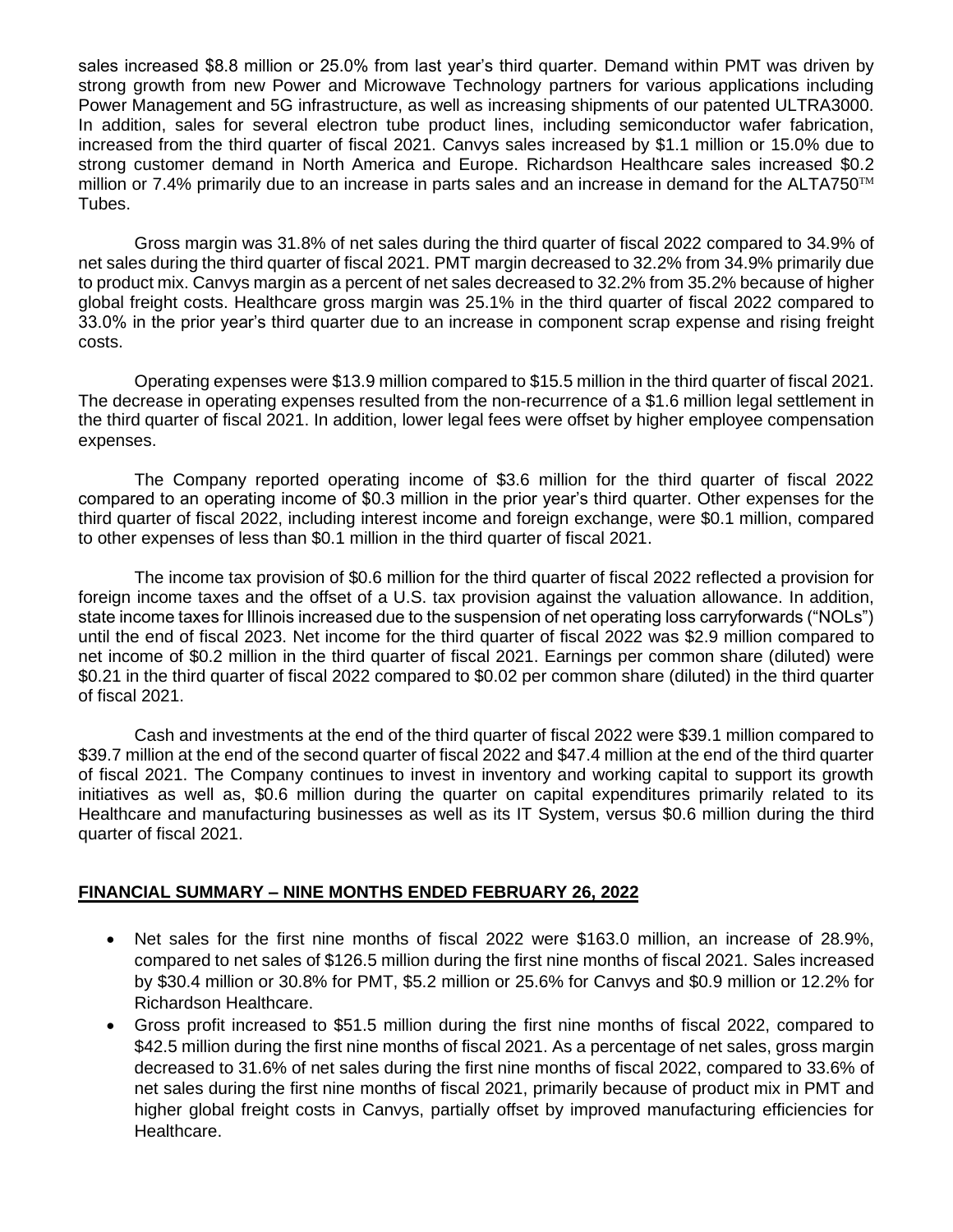- Operating expenses decreased to \$40.6 million for the first nine months of fiscal 2022, compared to \$41.9 million for the first nine months of fiscal 2021. The decrease in operating expenses resulted from the non-recurrence of a \$1.6 million legal settlement in the first nine months of fiscal 2021 and lower legal fees, partially offset by higher employee compensation expenses.
- Operating income during the first nine months of fiscal 2022 was \$11.0 million, compared to an operating income of \$0.6 million during the first nine months of fiscal 2021.
- Other expense for the first nine months of fiscal 2022, including interest income and foreign exchange, was less than \$0.1 million, as compared to other expense of \$0.5 million in the first nine months of fiscal 2021.
- The income tax provision of \$1.3 million during the first nine months of fiscal 2022 reflected a provision for foreign income taxes and the offset of a U.S. tax provision against the valuation allowance. In addition, state income taxes for Illinois increased due to the suspension of NOLs until the end of fiscal 2023.
- Net income for the first nine months of fiscal 2022 was \$9.6 million, versus a net loss of \$0.2 million during the first nine months of fiscal 2021. Earnings per common share (diluted) were \$0.71 for the first nine months of fiscal 2022 compared to a net loss of \$0.02 per common share (diluted) for the first nine months of fiscal 2021.

## **CASH DIVIDEND DECLARED**

The Board of Directors of Richardson Electronics declared a \$0.06 quarterly cash dividend per share to holders of common stock and a \$0.054 cash dividend per share to holders of Class B common stock. The dividend will be payable on May 25, 2022, to common stockholders of record as of May 6, 2022.

### **CONFERENCE CALL INFORMATION**

On Thursday, April 7, 2022, at 9:00 a.m. Central Time, Edward J. Richardson, Chairman and Chief Executive Officer, and Robert J. Ben, Chief Financial Officer, will host a conference call to discuss the Company's third quarter fiscal year 2022 results. A question-and-answer session will be included as part of the call's agenda.

#### Participant Instructions

To listen to the call, please dial (USA/CANADA) (866) 784-8065 or (International) (602) 563-8684 and enter Conference ID: 8259925 approximately five minutes before the start of the call. A replay of the call will be available beginning at 1:00 p.m. Central Time on April 7, 2022, for seven days. The telephone number for the replay is (855) 859-2056; Conference ID: 8259925. In addition, there is a webcast link: [https://edge.media-server.com/mmc/p/hat5fppd](https://protect-us.mimecast.com/s/sKXYC9rYB2cmAkYESoe4Ct?domain=edge.media-server.com)

### **FORWARD-LOOKING STATEMENTS**

This release includes certain "forward-looking" statements as defined by the Securities and Exchange Commission. Statements in this press release regarding the Company's business that are not historical facts represent "forward-looking" statements that involve risks and uncertainties. For a discussion of such risks and uncertainties, which could cause actual results to differ from those contained in the forward-looking statements, see Item 1A, "Risk Factors" in the Company's Annual Report on Form 10-K filed on August 2, 2021, and other reports we file with the Securities and Exchange Commission. The Company assumes no responsibility to update the "forward-looking" statements in this release as a result of new information, future events or otherwise.

### **ABOUT RICHARDSON ELECTRONICS, LTD.**

Richardson Electronics, Ltd. is a leading global manufacturer of engineered solutions, power grid and microwave tubes and related consumables; power conversion and RF and microwave components; high-value replacement parts, tubes, and service training for diagnostic imaging equipment; and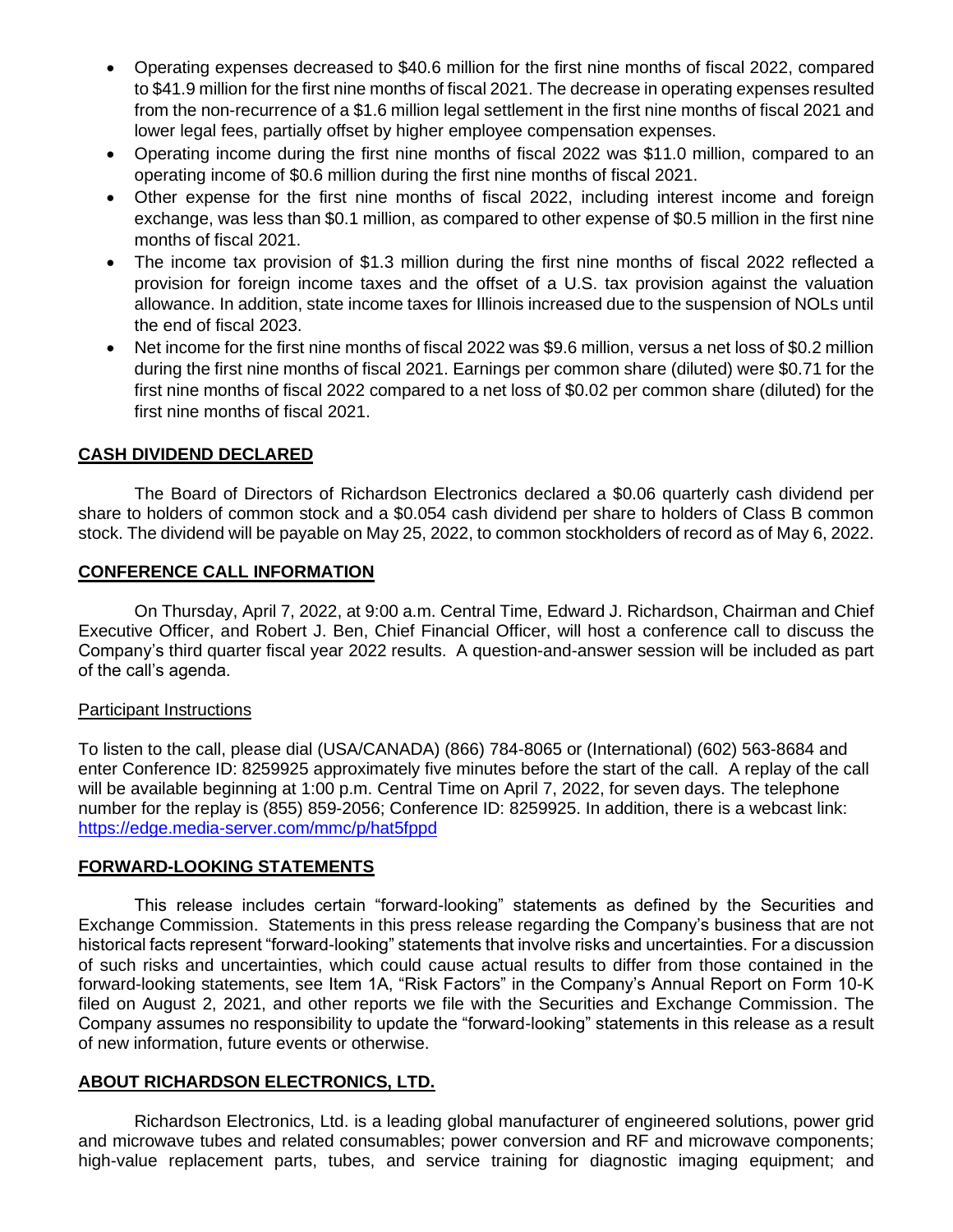customized display solutions. More than 60% of our products are manufactured in LaFox, Illinois, Marlborough, Massachusetts, or Donaueschingen, Germany, or by one of our manufacturing partners throughout the world. All of our partners manufacture to our strict specifications and per our supplier code of conduct. We serve customers in the alternative energy, healthcare, aviation, broadcast, communications, industrial, marine, medical, military, scientific and semiconductor markets. The Company's strategy is to provide specialized technical expertise and "engineered solutions" based on our core engineering and manufacturing capabilities. The Company provides solutions and adds value through design-in support, systems integration, prototype design and manufacturing, testing, logistics and aftermarket technical service and repair through its global infrastructure. More information is available at [www.rell.com.](http://www.rell.com/)

Richardson Electronics, Ltd. common stock trades on the NASDAQ Global Select Market under the ticker symbol RELL.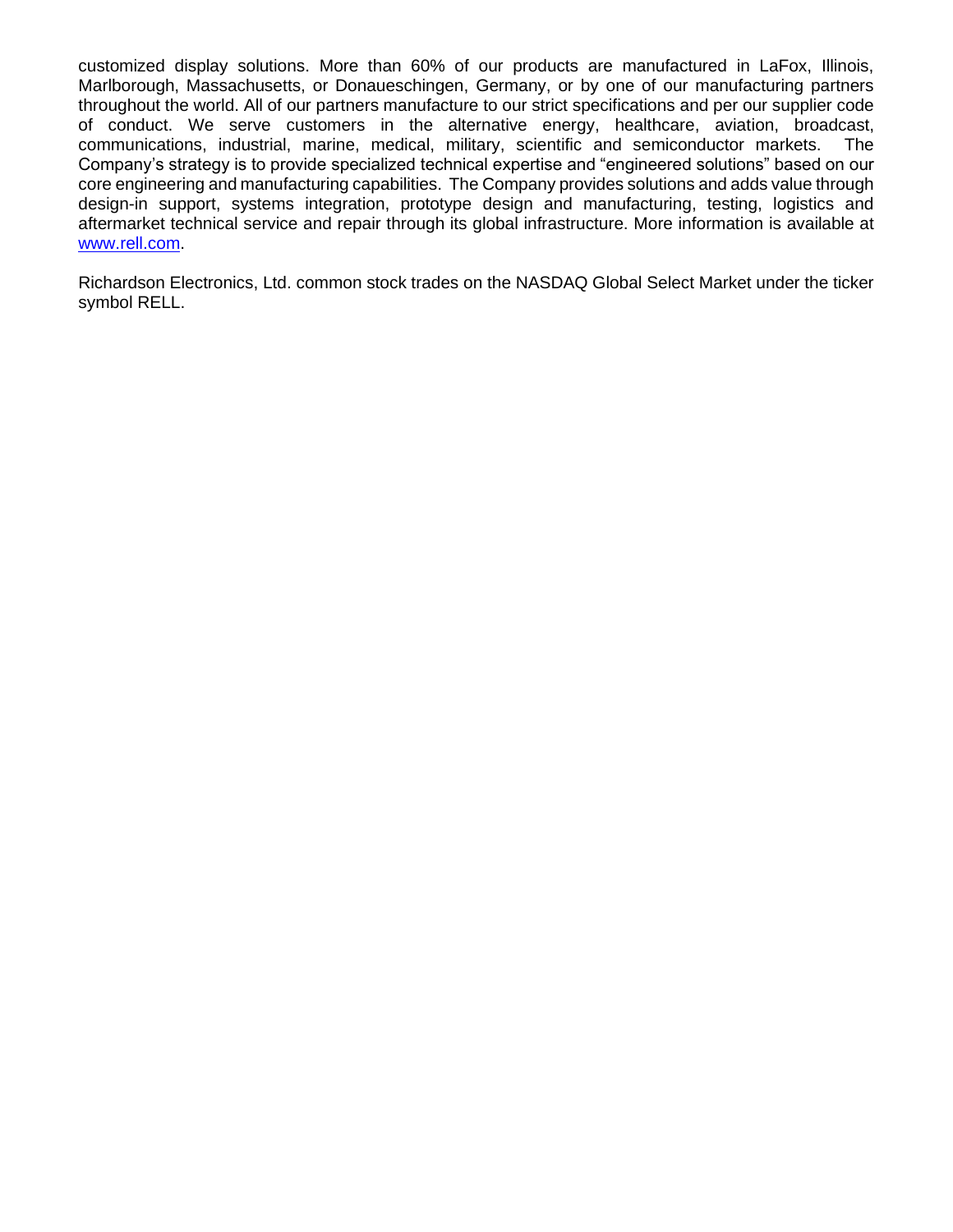### **Richardson Electronics, Ltd. Consolidated Balance Sheets**

*(in thousands, except per share amounts)*

|                                                                             | <b>Unaudited</b> |                          |              | <b>Audited</b> |
|-----------------------------------------------------------------------------|------------------|--------------------------|--------------|----------------|
|                                                                             |                  | <b>February 26, 2022</b> |              | May 29, 2021   |
| <b>Assets</b>                                                               |                  |                          |              |                |
| <b>Current assets:</b>                                                      |                  |                          |              |                |
| Cash and cash equivalents                                                   | $\mathcal{S}$    | 39,147                   | $\sqrt$      | 43,316         |
| Accounts receivable, less allowance of \$149 and \$202, respectively        |                  | 31,605                   |              | 25,096         |
| Inventories, net                                                            |                  | 73,673                   |              | 63,508         |
| Prepaid expenses and other assets                                           |                  | 3,362                    |              | 2,385          |
| <b>Total current assets</b>                                                 |                  | 147,787                  |              | 134,305        |
| <b>Non-current assets:</b>                                                  |                  |                          |              |                |
| Property, plant and equipment, net                                          |                  | 16,839                   |              | 17,067         |
| Intangible assets, net                                                      |                  | 2,077                    |              | 2,270          |
| Lease ROU asset                                                             |                  | 3,502                    |              | 2,570          |
| Non-current deferred income taxes                                           |                  | 481                      |              | 541            |
| <b>Total non-current assets</b>                                             |                  | 22,899                   |              | 22,448         |
| <b>Total assets</b>                                                         | \$               | 170,686                  | \$           | 156,753        |
| <b>Liabilities</b>                                                          |                  |                          |              |                |
| <b>Current liabilities:</b>                                                 |                  |                          |              |                |
| Accounts payable                                                            | $\mathbb{S}$     | 20,744                   | $\mathbb{S}$ | 16,979         |
| <b>Accrued liabilities</b>                                                  |                  | 15,975                   |              | 14,182         |
| Lease liability current                                                     |                  | 1,164                    |              | 1,066          |
| <b>Total current liabilities</b>                                            |                  | 37,883                   |              | 32,227         |
| <b>Non-current liabilities:</b>                                             |                  |                          |              |                |
| Non-current deferred income tax liabilities                                 |                  | 235                      |              | 242            |
| Lease liability non-current                                                 |                  | 2,113                    |              | 1,358          |
| Other non-current liabilities                                               |                  | 844                      |              | 1,366          |
| <b>Total non-current liabilities</b>                                        |                  | 3,192                    |              | 2,966          |
| <b>Total liabilities</b>                                                    |                  | 41,075                   |              | 35,193         |
| <b>Stockholders' Equity</b>                                                 |                  |                          |              |                |
| Common stock, \$0.05 par value; issued and outstanding 11,608 shares on     |                  |                          |              |                |
| February 26, 2022 and 11,160 shares on May 29, 2021                         |                  | 580                      |              | 558            |
| Class B common stock, convertible, \$0.05 par value; issued and outstanding |                  |                          |              |                |
| 2,053 shares on February 26, 2022 and 2,097 shares on May 29, 2021          |                  | 103                      |              | 105            |
| Preferred stock, \$1.00 par value, no shares issued                         |                  |                          |              |                |
| Additional paid-in-capital                                                  |                  | 65,831                   |              | 62,707         |
| Retained earnings                                                           |                  | 60,557                   |              | 53,297         |
| Accumulated other comprehensive income                                      |                  | 2,540                    |              | 4,893          |
| Total stockholders' equity                                                  |                  | 129,611                  |              | 121,560        |
| Total liabilities and stockholders' equity                                  | \$               | 170,686                  | \$           | 156,753        |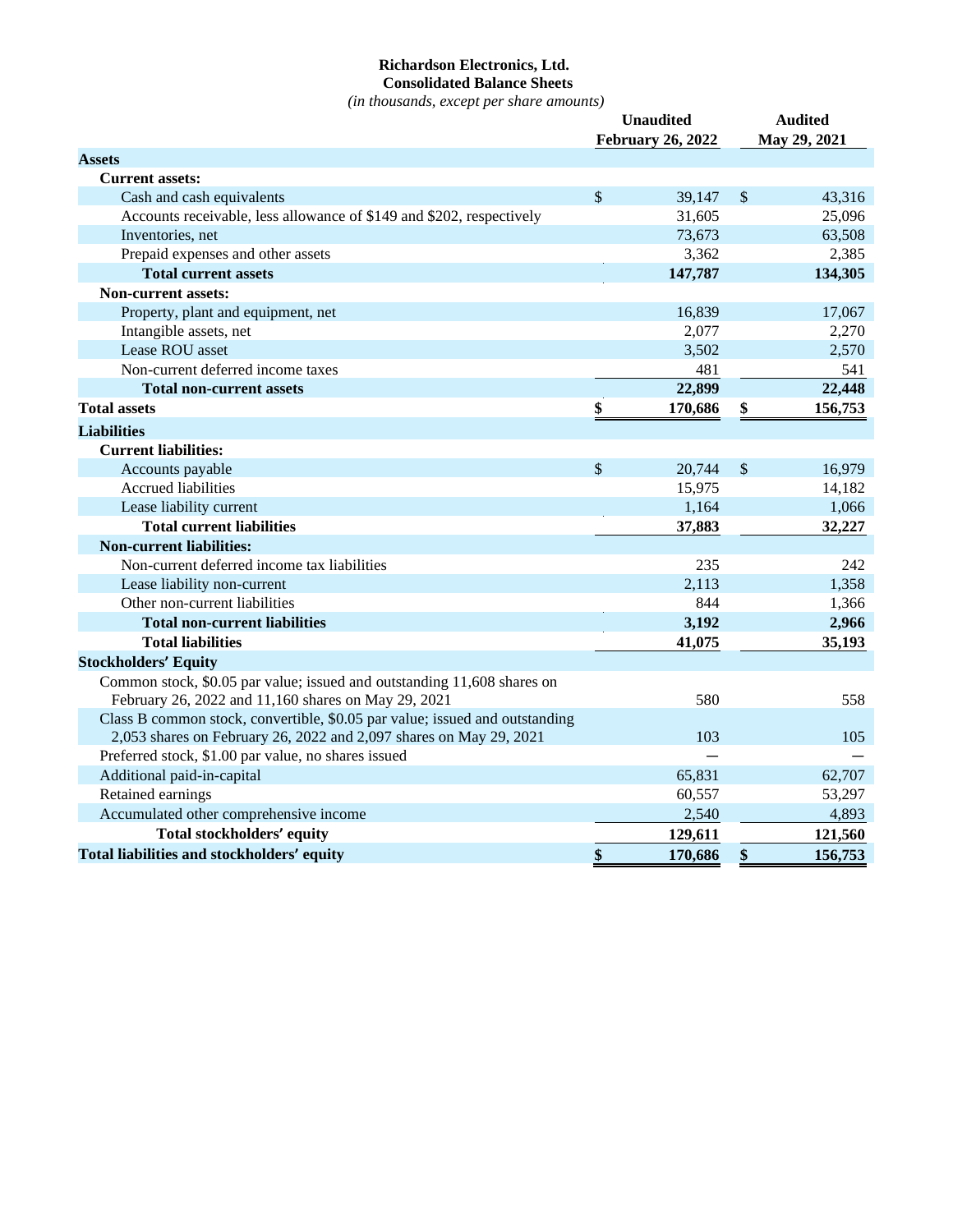## **Richardson Electronics, Ltd. Unaudited Consolidated Statements of Comprehensive Income**

*(in thousands, except per share amounts)*

|                                                      | <b>Three Months Ended</b> |                      |                           | <b>Nine Months Ended</b> |                      |                |                      |         |
|------------------------------------------------------|---------------------------|----------------------|---------------------------|--------------------------|----------------------|----------------|----------------------|---------|
|                                                      |                           | February 26,<br>2022 | February 27,<br>2021      |                          | February 26,<br>2022 |                | February 27,<br>2021 |         |
| Net sales                                            | $\mathbb{S}$              | 55,308               | $\sqrt{\ }$               | 45,235                   | $\mathbb{S}$         | 162,991        | $\mathbb{S}$         | 126,465 |
| Cost of sales                                        |                           | 37,739               |                           | 29,469                   |                      | 111,468        |                      | 83,997  |
| <b>Gross profit</b>                                  |                           | 17,569               |                           | 15,766                   |                      | 51,523         |                      | 42,468  |
| Selling, general and administrative expenses         |                           | 13,946               |                           | 15,457                   |                      | 40,550         |                      | 41,924  |
| Loss (gain) on disposal of assets                    |                           |                      |                           | (6)                      |                      | $\overline{2}$ |                      | (6)     |
| <b>Operating income</b>                              |                           | 3,623                |                           | 315                      |                      | 10,971         |                      | 550     |
| Other expense (income):                              |                           |                      |                           |                          |                      |                |                      |         |
| Investment/interest income                           |                           | (11)                 |                           | (15)                     |                      | (36)           |                      | (48)    |
| Foreign exchange loss (gain)                         |                           | 121                  |                           | 65                       |                      | (2)            |                      | 650     |
| Other, net                                           |                           | 17                   |                           | (25)                     |                      | 39             |                      | (61)    |
| Total other expense                                  |                           | 127                  |                           | 25                       |                      | $\mathbf{1}$   |                      | 541     |
| Income before income taxes                           |                           | 3,496                |                           | 290                      |                      | 10,970         |                      | 9       |
| Income tax provision                                 |                           | 609                  |                           | 62                       |                      | 1,326          |                      | 239     |
| Net income (loss)                                    |                           | 2,887                |                           | 228                      |                      | 9,644          |                      | (230)   |
| Foreign currency translation gain (loss), net of tax |                           | 69                   |                           | 353                      |                      | (2, 353)       |                      | 2,966   |
| <b>Comprehensive income</b>                          | \$                        | 2,956                | \$                        | 581                      | \$                   | 7,291          | \$                   | 2,736   |
| Net income (loss) per share:                         |                           |                      |                           |                          |                      |                |                      |         |
| Common shares - Basic                                | \$                        | 0.22                 | $\sqrt$                   | 0.02                     | $\sqrt$              | 0.73           | $\mathcal{S}$        | (0.02)  |
| Class B common shares - Basic                        |                           | 0.19                 |                           | 0.02                     |                      | 0.66           |                      | (0.02)  |
| Common shares - Diluted                              |                           | 0.21                 |                           | 0.02                     |                      | 0.71           |                      | (0.02)  |
| Class B common shares - Diluted                      |                           | 0.19                 |                           | 0.02                     |                      | 0.64           |                      | (0.02)  |
| Weighted average number of shares:                   |                           |                      |                           |                          |                      |                |                      |         |
| Common shares - Basic                                |                           | 11,497               |                           | 11,111                   |                      | 11,320         |                      | 11,097  |
| Class B common shares - Basic                        |                           | 2,074                |                           | 2,097                    |                      | 2,089          |                      | 2,097   |
| Common shares - Diluted                              |                           | 12,027               |                           | 11,183                   |                      | 11,724         |                      | 11,097  |
| Class B common shares - Diluted                      |                           | 2,074                |                           | 2,097                    |                      | 2,089          |                      | 2,097   |
|                                                      |                           |                      |                           |                          |                      |                |                      |         |
| Dividends per share:                                 |                           |                      |                           |                          |                      |                |                      |         |
| Common share                                         | $\sqrt{\ }$               | 0.060                | $\boldsymbol{\mathsf{S}}$ | 0.060                    | $\sqrt$              | 0.180          | \$                   | 0.180   |
| Class B common share                                 |                           | 0.054                |                           | 0.054                    |                      | 0.162          |                      | 0.162   |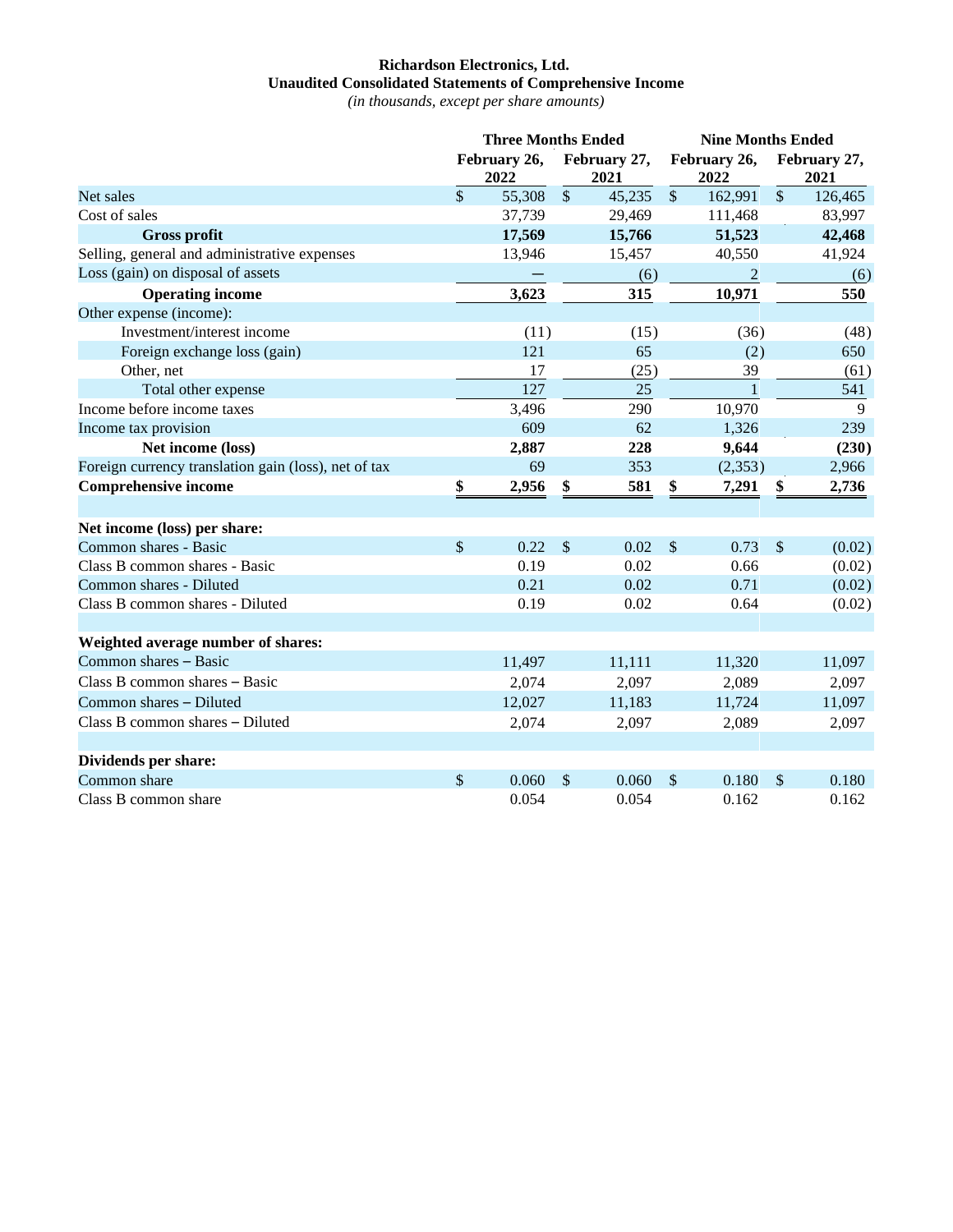## **Richardson Electronics, Ltd. Unaudited Consolidated Statements of Cash Flows**

*(in thousands)*

|                                                          | <b>Three Months Ended</b> |                      |    |                      | <b>Nine Months Ended</b> |                      |               |                      |  |
|----------------------------------------------------------|---------------------------|----------------------|----|----------------------|--------------------------|----------------------|---------------|----------------------|--|
|                                                          |                           | February 26,<br>2022 |    | February 27,<br>2021 |                          | February 26,<br>2022 |               | February 27,<br>2021 |  |
| <b>Operating activities:</b>                             |                           |                      |    |                      |                          |                      |               |                      |  |
| Net income (loss)                                        | \$                        | 2,887                | \$ | 228                  | $\mathcal{S}$            | 9,644                | $\mathcal{S}$ | (230)                |  |
| Adjustments to reconcile net income (loss) to cash (used |                           |                      |    |                      |                          |                      |               |                      |  |
| in) provided by operating activities:                    |                           |                      |    |                      |                          |                      |               |                      |  |
| Depreciation and amortization                            |                           | 872                  |    | 849                  |                          | 2,560                |               | 2,595                |  |
| Inventory provisions                                     |                           | 88                   |    | 265                  |                          | 228                  |               | 717                  |  |
| Share-based compensation expense                         |                           | 142                  |    | 150                  |                          | 514                  |               | 529                  |  |
| Loss (gain) on disposal of assets                        |                           |                      |    | (6)                  |                          | $\overline{2}$       |               | (6)                  |  |
| Deferred income taxes                                    |                           | 26                   |    | 3                    |                          | 38                   |               | (50)                 |  |
| Change in assets and liabilities:                        |                           |                      |    |                      |                          |                      |               |                      |  |
| Accounts receivable                                      |                           | (4,209)              |    | (837)                |                          | (7, 355)             |               | (1,004)              |  |
| Inventories                                              |                           | (3, 113)             |    | 133                  |                          | (12,295)             |               | (875)                |  |
| Prepaid expenses and other assets                        |                           | (2)                  |    | 428                  |                          | (1,058)              |               | 156                  |  |
| Accounts payable                                         |                           | 1,902                |    | 496                  |                          | 4,204                |               | (2,027)              |  |
| <b>Accrued liabilities</b>                               |                           | 563                  |    | 873                  |                          | 2,075                |               | 4,285                |  |
| Other                                                    |                           | (370)                |    | 216                  |                          | (13)                 |               | (222)                |  |
| Net cash (used in) provided by operating<br>activities   |                           | (1,214)              |    | 2,798                |                          | (1,456)              |               | 3,868                |  |
| <b>Investing activities:</b>                             |                           |                      |    |                      |                          |                      |               |                      |  |
| Capital expenditures                                     |                           | (554)                |    | (555)                |                          | (2,161)              |               | (1,835)              |  |
| Proceeds from maturity of investments                    |                           |                      |    |                      |                          |                      |               | 16,000               |  |
| Purchases of investments                                 |                           |                      |    |                      |                          |                      |               | (9,000)              |  |
| Net cash (used in) provided by investing<br>activities   |                           | (554)                |    | (555)                |                          |                      |               |                      |  |
| <b>Financing activities:</b>                             |                           |                      |    |                      |                          | (2,161)              |               | 5,165                |  |
| Proceeds from issuance of common stock                   |                           | 1,906                |    |                      |                          | 2,630                |               |                      |  |
| Cash dividends paid                                      |                           |                      |    |                      |                          |                      |               | (2,340)              |  |
| Payment of financing lease principal                     |                           | (806)<br>(45)        |    | (780)<br>(45)        |                          | (2, 384)<br>(136)    |               |                      |  |
| Net cash provided by (used in) financing                 |                           |                      |    |                      |                          |                      |               | (136)                |  |
| activities                                               |                           | 1,055                |    | (825)                |                          | 110                  |               | (2, 476)             |  |
| Effect of exchange rate changes on cash and cash         |                           |                      |    |                      |                          |                      |               |                      |  |
| equivalents                                              |                           | 195                  |    | (34)                 |                          | (662)                |               | 1,315                |  |
| (Decrease) increase in cash and cash equivalents         |                           | (518)                |    | 1,384                |                          | (4,169)              |               | 7,872                |  |
| Cash and cash equivalents at beginning of period         |                           | 39,665               |    | 37,023               |                          | 43,316               |               | 30,535               |  |
| Cash and cash equivalents at end of period               | \$                        | 39,147               | \$ | 38,407               | \$                       | 39,147               | \$            | 38,407               |  |